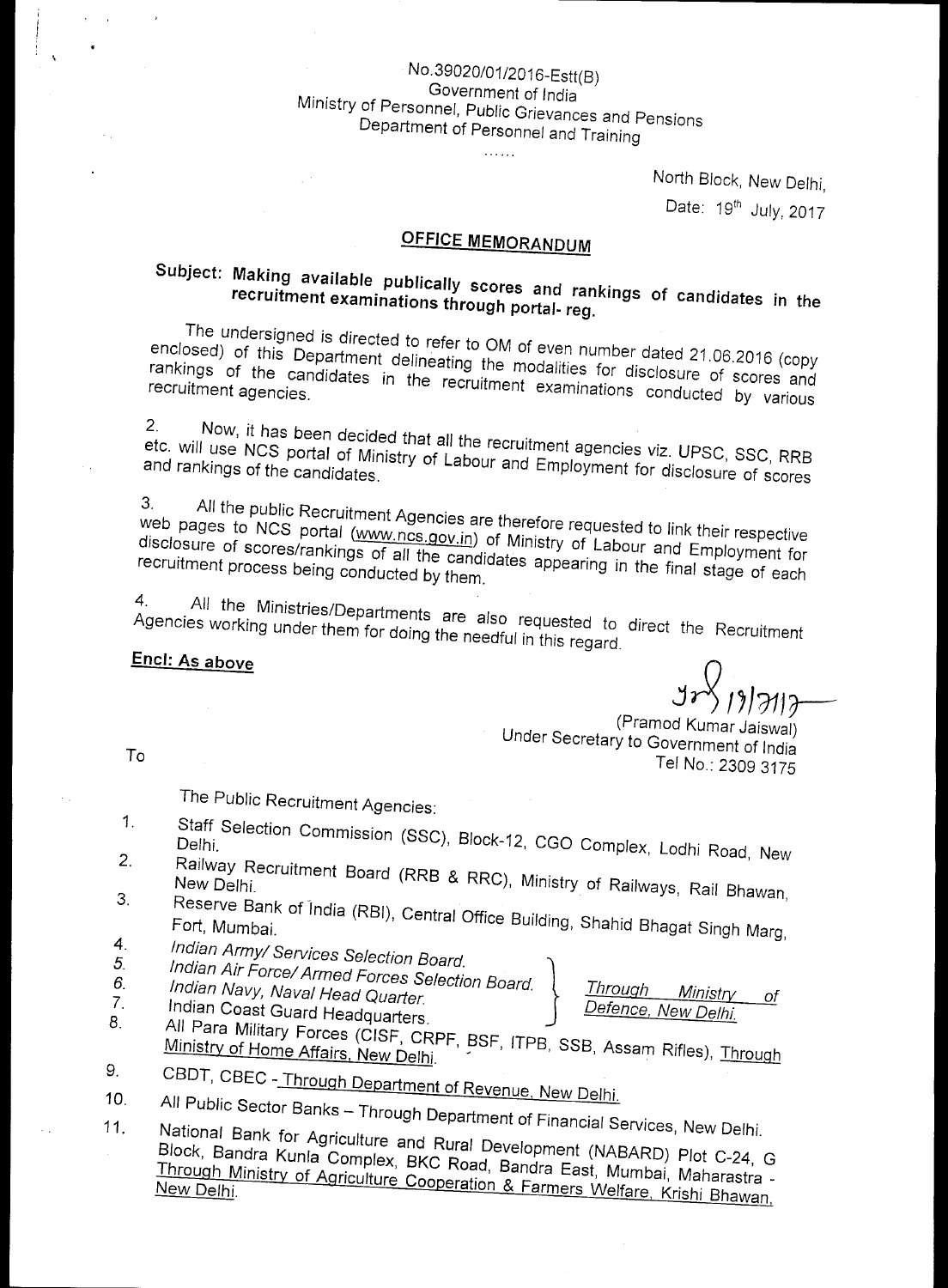- 12. Indian Council of Agricultural Research, Secretary (DARE) & Director General
- 13. National Rural Health Mission (NRHM), Directorate of Health Services -Through<br>
Ministry of Health and Family Welfare, Nirman Bhawan, New Delhi.<br>
14. National Highways Authority of India, New Delhi- Through Ministry of
- 
- National Airport Authority of India, Safdarjung Airport, Rajeev Gandhi Bhawan, New Delhi - Through Ministry of Civil Aviation, Rajeev Gandhi Bhawan, New
- 16. National Human Rights Commission, Manav Adhikar Bhawan, Block-C, GPO<br>Complex, INA, New Delhi Through Ministry of Law & Justice, New Delhi.
- All Public Sector Enterprises (PSEs) Through Department of Public Enterprises, CGO Complex, Lodhi Road, New Delhi.

Copy to:

- (i) All Ministries/ Departments of the Government of India- (As per standard list)
- (ii) The President's Secretariat, New Delhi.<br>(iii) The Vice-President's Sectt, New Pulli
- $\begin{array}{ll}\n\text{(iii)} & \text{The Vice-President's Sect.} \\
\text{(iv)} & \text{The Prime Minister's Offise, New Delhi.}\n\end{array}$
- $(iv)$  The Prime Minister's Office, New Delhi.<br>(v) The Cabinet Secretariat New Dalki
- (v) The Cabinet Secretariat, New Delhi.
- (vi) The Rajya Sabha Secretariat, New Delhi.
- (vii) The Lok Sabha Secretariat, New Delhi.
- (viii) The Comptroller and Auditor General of India, New Delhi.<br>(ix) The Supreme Court of India, New Delhi<br>(x) All attached (subordinate office)
- 
- All attached /subordinate offices under the Ministry of Personnel, Public Grievances and Pensions.
- (xi) All Officers and Section in the Department of Personnel & Training.
- NIC for uploading on the website of this Department.

Copy also to:

- 1. UPSC, Shahjahan Road, Dholpur House, New Delhi- for taking further necessary action.<br>2. Secretary Ministry of Labour 8.5
- Secretary, Ministry of Labour & Employment, Shram Shakti Bhawan, New Delhiwith the request to provide necessary support.

(Pramod Kumar Jaiswal) Under Secretary to Government of India Tel No.: 2309 3175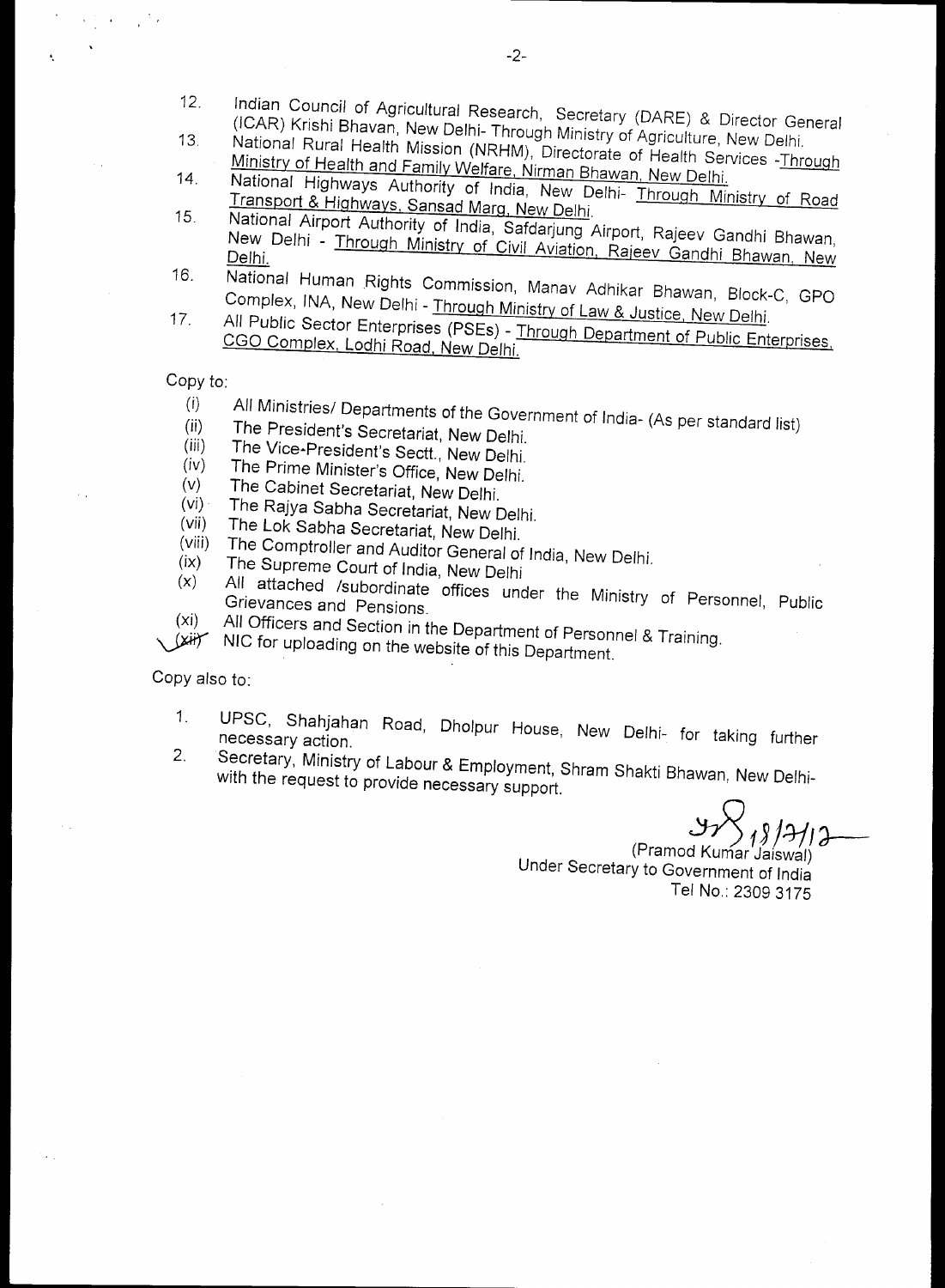#### F. No.39020/1/2016-Estt(B) Government of India Ministry of Personnel, Public Grievances and Pensions Department of Personnel and Training

North Block, New Delhi Date: 21<sup>st</sup> June, 2016

#### **OFFICE MEMORANDUM**

**Subject:** Making available publically scores and ranking of candidates in recruitment examinations through portal — reg.

The undersigned is directed to say that the Government has approved the proposal of NITI Aayog for making available publically scores and ranking of candidates in recruitment examinations through portal for increasing access of the unemployed to job opportunities.

2. NITI Aayog is the nodal organisation for pursuing with the Ministries and organisations. The responsibility given to DoPT is to work out the modalities for disclosure of the information as well as development of a portal for uploading the information.

3. In pursuance of above, DoPT, with the approval of competent authority has worked out the following modalities - **(I)** 

- (a) NIC will develop a website **"Integrated Information System for Public Recruitment Agencies";**
- (b) Web-site will have links to various recruiting agency's own web pages;
- (c) Each recruiting agency will develop its own web page. The Home page will display the details of the recruitment examinations undertaken by them in the past one year and the date of announcement of the final results.
- (d) The user can *click* on the appropriate examination and then a Search Page will be displayed. The Search Page will include display of details of candidate alongwith their rankings and their scores in descending order of rankings. However, search can also specify name of candidates or any specific range of rankings which will then by displayed.
- **(II)** The following **details of each candidate** will be made available:-
	- (a) Name of the candidate
	- (b) Father/Husband's name<br>(c) Date of Birth
	- Date of Birth
	- (d) Category (Gen/SC/ST/OBC/PH/Minority)
	- Male/Female/Transgender
	- (f) Educational Qualifications
	- (g) Total Marks obtained in the qualifying examination  $(h)$  Rankings by which the merit is decided
	- (h) Rankings by which the merit is decided<br>(i) Complete address
	- Complete address
	- (j) E-mail address